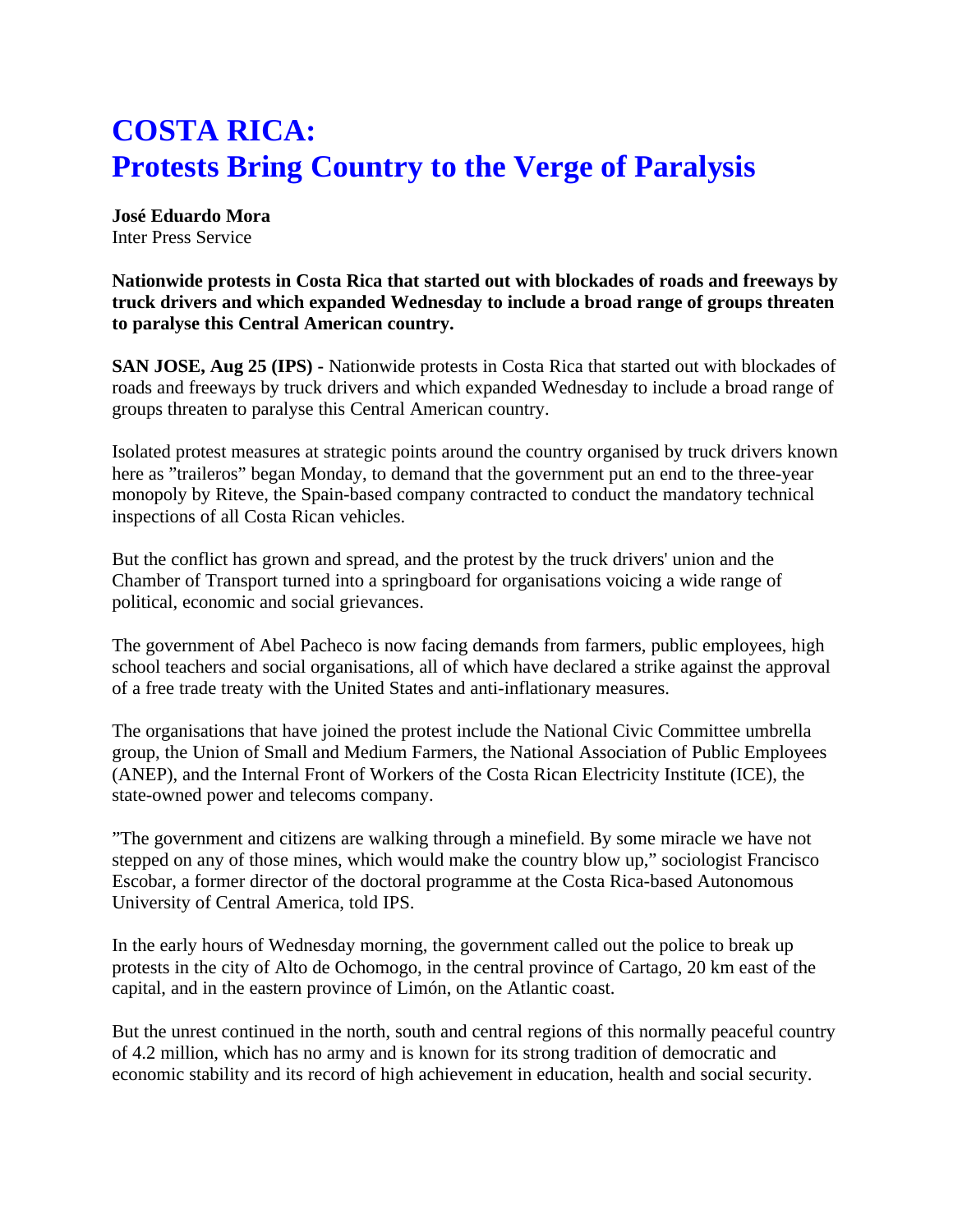Sixty demonstrators were arrested by the police and remained in jail by Wednesday afternoon. As the hours went by, new groups in different parts of the country continued to join the demonstrations, each with its own specific grievances and demands.

Negotiations between the government and the National Civic Committee, brokered by the Catholic Church and the ombudsman's office, went nowhere and were suspended.

Marjorie Lizano, president of the Chamber of Transport, issued a new call to engage in talks, but tempers flared after the early Wednesday police crackdown on demonstrators in the provinces of Cartago and Limón.

Edgar Brenes, assistant secretary of ANEP, told IPS that in a Wednesday morning meeting, several organisations decided to join the protests, including the Union of Employees of Costa Rica's Social Security Institute (UNDECA), ICE employees, and students from the state University of Costa Rica and the Technological Institute.

Protests are planned for Thursday in several regions, and a "massive march" will end at the presidential palace in San José to demand that the government put an end to the Riteve monopoly and that it pull the country out of the proposed Central American Free Trade Agreement (CAFTA), said Brenes.

The U.S. government has already reached agreement on CAFTA with Costa Rica, El Salvador, Guatemala, Honduras and Nicaragua, but the accord is pending parliamentary approval in the participating countries.

"It's time for President Pacheco to pay attention to the widespread discontent among the Costa Rican people, who are opposed to the neo-liberal (free market) measures applied to the economy by a group of people who govern the country as a parallel" power structure, said the trade unionist.

"Many Costa Ricans already have to give up products like milk in order to pay their electricity bill," due to the high cost of living, he added.

"The government gave public employees a raise of 5.4 percent, while inflation currently stands at 7.7 percent and we'll end the year with an inflation rate that could climb as high as 13 percent. The people can't take any more, and the government has to understand that," said Brenes.

One of the biggest challenges posed by the unrest is the diversity of demands, said Escobar.

"Nobody even knows what the protests are fighting for any more, because each group is expressing its own complaints," he said. "Not even the government itself understands what is the main point of debate."

But he added that "The people are taking to the streets because of the lack of representativity they perceive in Congress, where the lawmakers do not represent their interests but those of the groups in power."